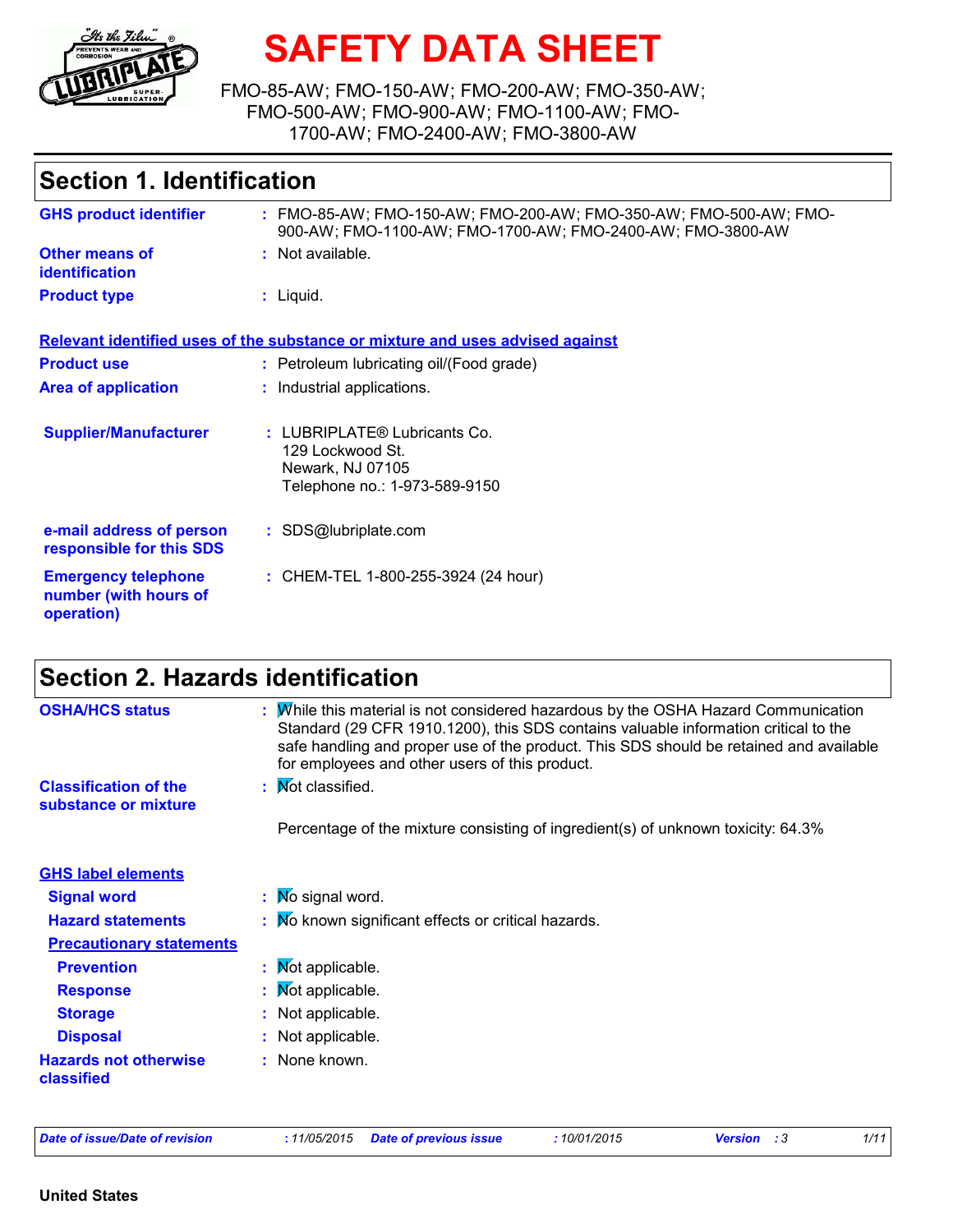### **Section 3. Composition/information on ingredients**

| Substance/mixture     | : Mixture          |
|-----------------------|--------------------|
| <b>Other means of</b> | $:$ Not available. |
| <b>identification</b> |                    |

#### **CAS number/other identifiers**

| <b>CAS number</b>                    | : Not applicable. |                    |               |                                                                              |
|--------------------------------------|-------------------|--------------------|---------------|------------------------------------------------------------------------------|
| <b>Product code</b>                  |                   |                    |               | : NSF# 122670/132661/122668/122665/122664/122675/122687/122667/122671/122673 |
| <b>Ingredient name</b>               |                   | <b>Other names</b> | $\frac{9}{6}$ | <b>CAS number</b>                                                            |
| <b>White mineral oil (petroleum)</b> |                   |                    | ≥90           | 8042-47-5                                                                    |

Any concentration shown as a range is to protect confidentiality or is due to batch variation.

**There are no additional ingredients present which, within the current knowledge of the supplier and in the concentrations applicable, are classified as hazardous to health and hence require reporting in this section.**

### **Section 4. First aid measures**

### **Description of necessary first aid measures**

| <b>Eye contact</b>  | : Immediately flush eyes with plenty of water, occasionally lifting the upper and lower<br>eyelids. Check for and remove any contact lenses. Get medical attention if irritation<br>occurs.                                                                                                                                                                       |
|---------------------|-------------------------------------------------------------------------------------------------------------------------------------------------------------------------------------------------------------------------------------------------------------------------------------------------------------------------------------------------------------------|
| <b>Inhalation</b>   | : Remove victim to fresh air and keep at rest in a position comfortable for breathing. Get<br>medical attention if symptoms occur.                                                                                                                                                                                                                                |
| <b>Skin contact</b> | : Flush contaminated skin with plenty of water. Remove contaminated clothing and<br>shoes. Get medical attention if symptoms occur.                                                                                                                                                                                                                               |
| <b>Ingestion</b>    | : $\mathbb W$ ash out mouth with water. Remove victim to fresh air and keep at rest in a position<br>comfortable for breathing. If material has been swallowed and the exposed person is<br>conscious, give small quantities of water to drink. Do not induce vomiting unless<br>directed to do so by medical personnel. Get medical attention if symptoms occur. |

| <b>Most important symptoms/effects, acute and delayed</b> |                                                                                                                                |
|-----------------------------------------------------------|--------------------------------------------------------------------------------------------------------------------------------|
| <b>Potential acute health effects</b>                     |                                                                                                                                |
| <b>Eye contact</b>                                        | : Mo known significant effects or critical hazards.                                                                            |
| <b>Inhalation</b>                                         | : No known significant effects or critical hazards.                                                                            |
| <b>Skin contact</b>                                       | : No known significant effects or critical hazards.                                                                            |
| <b>Ingestion</b>                                          | : No known significant effects or critical hazards.                                                                            |
| <b>Over-exposure signs/symptoms</b>                       |                                                                                                                                |
| <b>Eye contact</b>                                        | $\mathbf{N}$ Mo specific data.                                                                                                 |
| <b>Inhalation</b>                                         | : No specific data.                                                                                                            |
| <b>Skin contact</b>                                       | : No specific data.                                                                                                            |
| <b>Ingestion</b>                                          | : No specific data.                                                                                                            |
|                                                           | Indication of immediate medical attention and special treatment needed, if necessary                                           |
| <b>Notes to physician</b>                                 | : Treat symptomatically. Contact poison treatment specialist immediately if large<br>quantities have been ingested or inhaled. |
| <b>Specific treatments</b>                                | : No specific treatment.                                                                                                       |
| <b>Protection of first-aiders</b>                         | : Mo action shall be taken involving any personal risk or without suitable training.                                           |
|                                                           |                                                                                                                                |

| 11/05/2015<br>Date of issue/Date of revision<br>Date of previous issue<br>. | 10/01/2015 | <b>Versior</b> | 2/11 |
|-----------------------------------------------------------------------------|------------|----------------|------|
|-----------------------------------------------------------------------------|------------|----------------|------|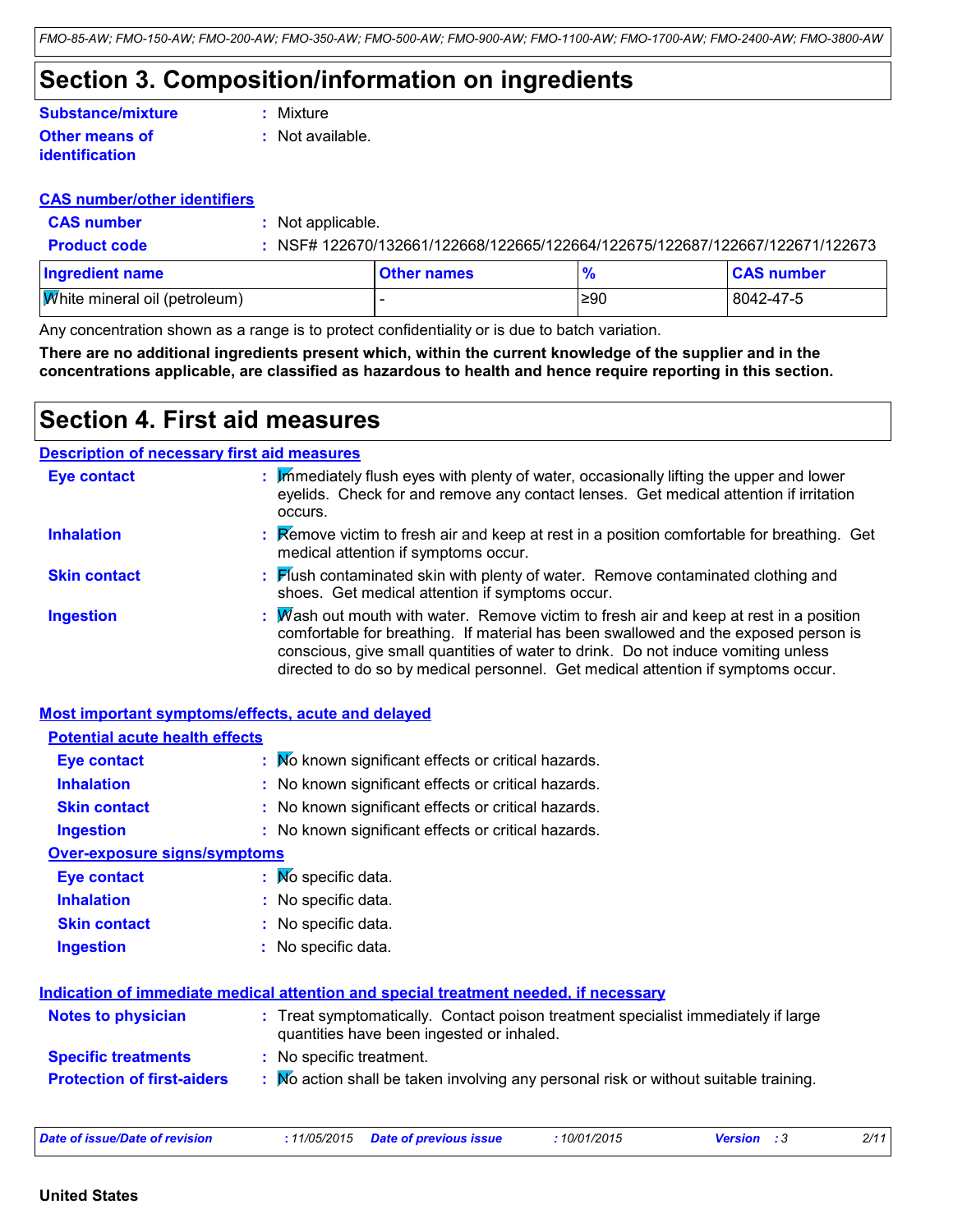*FMO-85-AW; FMO-150-AW; FMO-200-AW; FMO-350-AW; FMO-500-AW; FMO-900-AW; FMO-1100-AW; FMO-1700-AW; FMO-2400-AW; FMO-3800-AW*

### **Section 4. First aid measures**

**See toxicological information (Section 11)**

### **Section 5. Fire-fighting measures**

#### **Extinguishing media**

| <u> Launquishing muud</u>                                |                                                                                                                                                                                                     |
|----------------------------------------------------------|-----------------------------------------------------------------------------------------------------------------------------------------------------------------------------------------------------|
| <b>Suitable extinguishing</b><br>media                   | : Use an extinguishing agent suitable for the surrounding fire.                                                                                                                                     |
|                                                          | Use dry chemical, $CO2$ , water spray (fog) or foam.                                                                                                                                                |
| <b>Unsuitable extinguishing</b><br>media                 | : Mone known.                                                                                                                                                                                       |
| <b>Specific hazards arising</b><br>from the chemical     | : In a fire or if heated, a pressure increase will occur and the container may burst.                                                                                                               |
| <b>Hazardous thermal</b><br>decomposition products       | : Decomposition products may include the following materials:<br>carbon dioxide<br>carbon monoxide<br>sulfur oxides                                                                                 |
| <b>Special protective actions</b><br>for fire-fighters   | : Promptly isolate the scene by removing all persons from the vicinity of the incident if<br>there is a fire. No action shall be taken involving any personal risk or without suitable<br>training. |
| <b>Special protective</b><br>equipment for fire-fighters | : Fire-fighters should wear appropriate protective equipment and self-contained breathing<br>apparatus (SCBA) with a full face-piece operated in positive pressure mode.                            |

### **Section 6. Accidental release measures**

#### **Personal precautions, protective equipment and emergency procedures**

| For non-emergency<br>personnel                               | : Mo action shall be taken involving any personal risk or without suitable training.<br>Evacuate surrounding areas. Keep unnecessary and unprotected personnel from<br>entering. Do not touch or walk through spilled material. Put on appropriate personal<br>protective equipment.                                                                                                                                                                                                                                                                                                       |
|--------------------------------------------------------------|--------------------------------------------------------------------------------------------------------------------------------------------------------------------------------------------------------------------------------------------------------------------------------------------------------------------------------------------------------------------------------------------------------------------------------------------------------------------------------------------------------------------------------------------------------------------------------------------|
| For emergency responders                                     | : If specialised clothing is required to deal with the spillage, take note of any information<br>in Section 8 on suitable and unsuitable materials. See also the information in "For non-<br>emergency personnel".                                                                                                                                                                                                                                                                                                                                                                         |
| <b>Environmental precautions</b>                             | : Avoid dispersal of spilled material and runoff and contact with soil, waterways, drains<br>and sewers. Inform the relevant authorities if the product has caused environmental<br>pollution (sewers, waterways, soil or air).                                                                                                                                                                                                                                                                                                                                                            |
| <b>Methods and materials for containment and cleaning up</b> |                                                                                                                                                                                                                                                                                                                                                                                                                                                                                                                                                                                            |
| <b>Small spill</b>                                           | : Stop leak if without risk. Move containers from spill area. Dilute with water and mop up<br>if water-soluble. Alternatively, or if water-insoluble, absorb with an inert dry material and<br>place in an appropriate waste disposal container. Dispose of via a licensed waste<br>disposal contractor.                                                                                                                                                                                                                                                                                   |
| <b>Large spill</b>                                           | : Stop leak if without risk. Move containers from spill area. Prevent entry into sewers,<br>water courses, basements or confined areas. Wash spillages into an effluent treatment<br>plant or proceed as follows. Contain and collect spillage with non-combustible,<br>absorbent material e.g. sand, earth, vermiculite or diatomaceous earth and place in<br>container for disposal according to local regulations (see Section 13). Dispose of via a<br>licensed waste disposal contractor. Note: see Section 1 for emergency contact<br>information and Section 13 for waste disposal. |

| Date of issue/Date of revision | 11/05/2015 | <b>Date of previous issue</b> | 10/01/2015 | Version | 3/11 |
|--------------------------------|------------|-------------------------------|------------|---------|------|
|--------------------------------|------------|-------------------------------|------------|---------|------|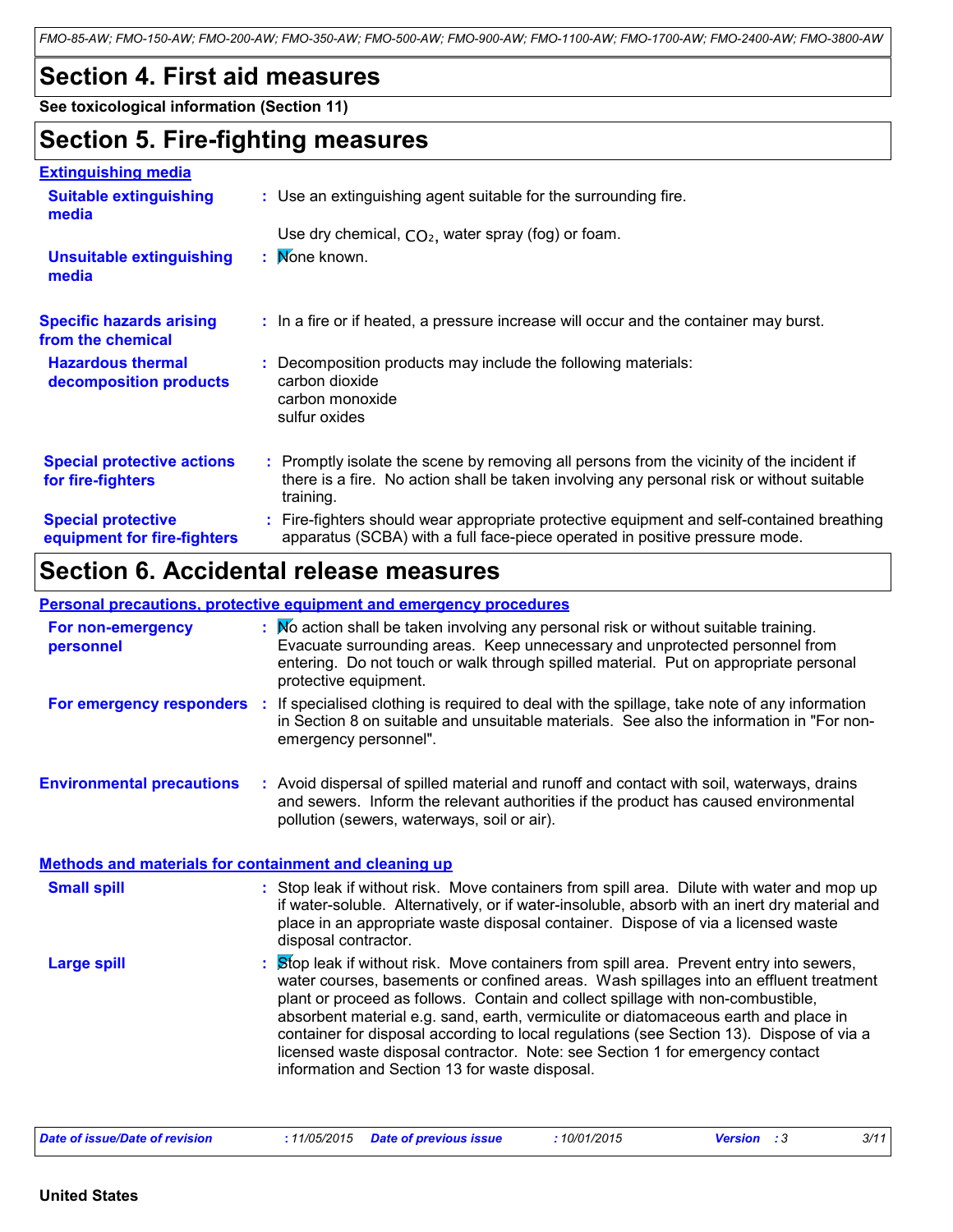### **Section 7. Handling and storage**

| <b>Precautions for safe handling</b>                                             |                                                                                                                                                                                                                                                                                                                                                                                                                                                                                                             |
|----------------------------------------------------------------------------------|-------------------------------------------------------------------------------------------------------------------------------------------------------------------------------------------------------------------------------------------------------------------------------------------------------------------------------------------------------------------------------------------------------------------------------------------------------------------------------------------------------------|
| <b>Protective measures</b>                                                       | $\therefore$ Put on appropriate personal protective equipment (see Section 8).                                                                                                                                                                                                                                                                                                                                                                                                                              |
| <b>Advice on general</b><br>occupational hygiene                                 | : Eating, drinking and smoking should be prohibited in areas where this material is<br>handled, stored and processed. Workers should wash hands and face before eating,<br>drinking and smoking. Remove contaminated clothing and protective equipment before<br>entering eating areas. See also Section 8 for additional information on hygiene<br>measures.                                                                                                                                               |
| <b>Conditions for safe storage,</b><br>including any<br><b>incompatibilities</b> | Store in accordance with local regulations. Store in original container protected from<br>direct sunlight in a dry, cool and well-ventilated area, away from incompatible materials<br>(see Section 10) and food and drink. Keep container tightly closed and sealed until<br>ready for use. Containers that have been opened must be carefully resealed and kept<br>upright to prevent leakage. Do not store in unlabeled containers. Use appropriate<br>containment to avoid environmental contamination. |

### **Section 8. Exposure controls/personal protection**

#### **Control parameters**

#### **Occupational exposure limits**

| <b>Ingredient name</b>               | <b>Exposure limits</b>                                                                                                                                                                                                                                                                                                  |
|--------------------------------------|-------------------------------------------------------------------------------------------------------------------------------------------------------------------------------------------------------------------------------------------------------------------------------------------------------------------------|
| <b>White mineral oil (petroleum)</b> | <b>ACGIH TLV (United States, 3/2015).</b><br>TWA: 5 mg/m <sup>3</sup> 8 hours. Form: Inhalable<br>fraction<br>NIOSH REL (United States, 10/2013).<br>TWA: 5 mg/m <sup>3</sup> 10 hours. Form: Mist<br>STEL: 10 mg/m <sup>3</sup> 15 minutes. Form: Mist<br>OSHA PEL (United States, 2/2013).<br>TWA: 5 $mg/m3$ 8 hours. |

| <b>Appropriate engineering</b><br><b>controls</b> | : Good general ventilation should be sufficient to control worker exposure to airborne<br>contaminants.                                                                                                                                                                                                                                                                                           |
|---------------------------------------------------|---------------------------------------------------------------------------------------------------------------------------------------------------------------------------------------------------------------------------------------------------------------------------------------------------------------------------------------------------------------------------------------------------|
| <b>Environmental exposure</b><br><b>controls</b>  | : Emissions from ventilation or work process equipment should be checked to ensure<br>they comply with the requirements of environmental protection legislation. In some<br>cases, fume scrubbers, filters or engineering modifications to the process equipment<br>will be necessary to reduce emissions to acceptable levels.                                                                   |
| <b>Individual protection measures</b>             |                                                                                                                                                                                                                                                                                                                                                                                                   |
| <b>Hygiene measures</b>                           | : Wash hands, forearms and face thoroughly after handling chemical products, before<br>eating, smoking and using the lavatory and at the end of the working period.<br>Appropriate techniques should be used to remove potentially contaminated clothing.<br>Wash contaminated clothing before reusing. Ensure that eyewash stations and safety<br>showers are close to the workstation location. |
| <b>Eye/face protection</b>                        | : Safety eyewear complying with an approved standard should be used when a risk<br>assessment indicates this is necessary to avoid exposure to liquid splashes, mists,<br>gases or dusts. If contact is possible, the following protection should be worn, unless<br>the assessment indicates a higher degree of protection: safety glasses with side-<br>shields.                                |
| <b>Skin protection</b>                            |                                                                                                                                                                                                                                                                                                                                                                                                   |
| <b>Hand protection</b>                            | : Chemical-resistant, impervious gloves complying with an approved standard should be<br>worn at all times when handling chemical products if a risk assessment indicates this is<br>necessary.                                                                                                                                                                                                   |
| <b>Date of issue/Date of revision</b>             | 4/11<br>:11/05/2015<br><b>Date of previous issue</b><br>:10/01/2015<br><b>Version</b> : 3                                                                                                                                                                                                                                                                                                         |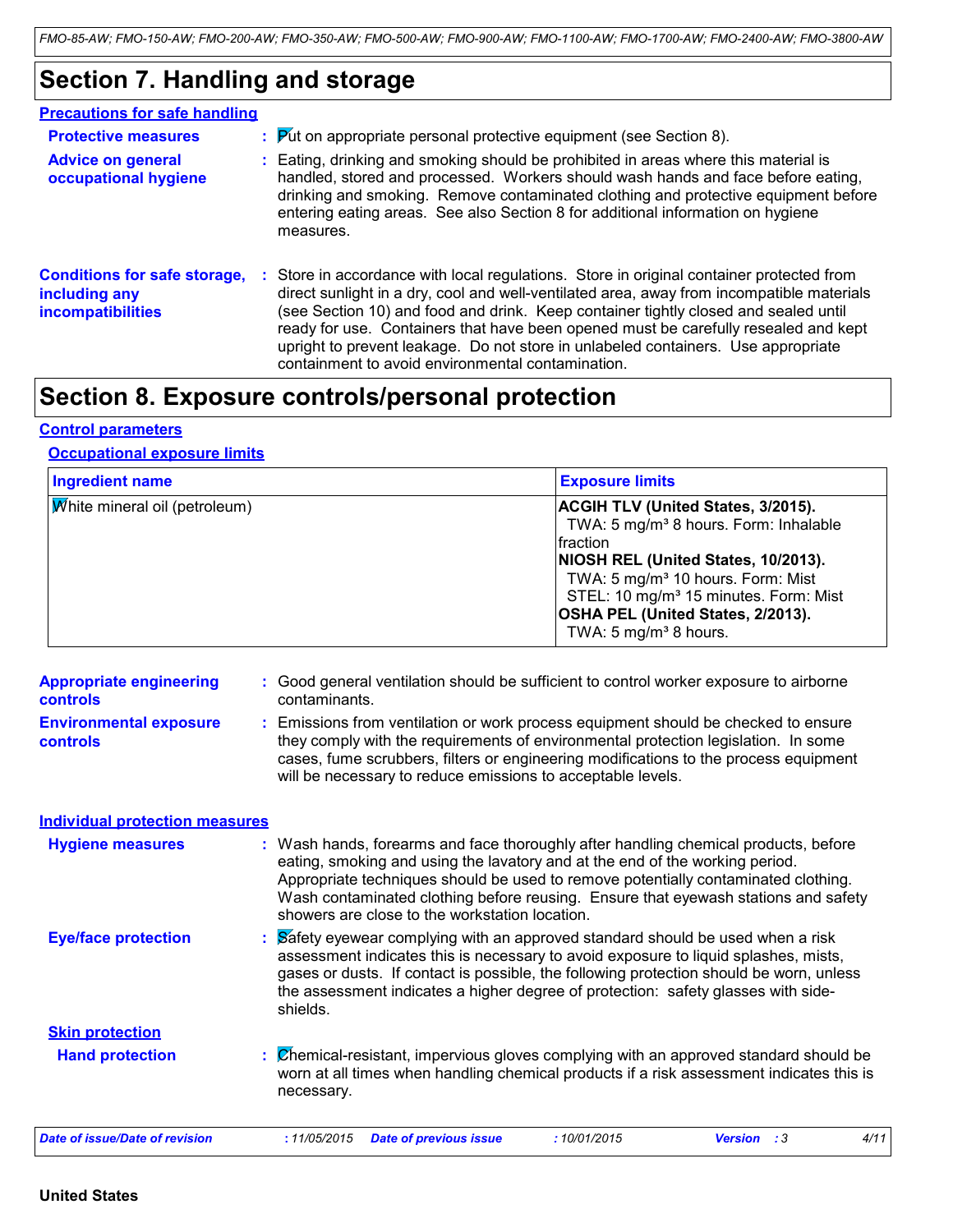### **Section 8. Exposure controls/personal protection**

| <b>Body protection</b>        | : Personal protective equipment for the body should be selected based on the task being<br>performed and the risks involved and should be approved by a specialist before<br>handling this product.                                                                                                                        |
|-------------------------------|----------------------------------------------------------------------------------------------------------------------------------------------------------------------------------------------------------------------------------------------------------------------------------------------------------------------------|
| <b>Other skin protection</b>  | : Appropriate footwear and any additional skin protection measures should be selected<br>based on the task being performed and the risks involved and should be approved by a<br>specialist before handling this product.                                                                                                  |
| <b>Respiratory protection</b> | : Use a properly fitted, air-purifying or air-fed respirator complying with an approved<br>standard if a risk assessment indicates this is necessary. Respirator selection must be<br>based on known or anticipated exposure levels, the hazards of the product and the safe<br>working limits of the selected respirator. |

### **Section 9. Physical and chemical properties**

| <b>Appearance</b>                                 |                                                                                      |
|---------------------------------------------------|--------------------------------------------------------------------------------------|
| <b>Physical state</b>                             | : Liquid. [Transparent oil.]                                                         |
| <b>Color</b>                                      | : Colorless.                                                                         |
| <b>Odor</b>                                       | : Mineral oil.                                                                       |
| <b>Odor threshold</b>                             | $:$ Not available.                                                                   |
| pH                                                | : Not available.                                                                     |
| <b>Melting point</b>                              | : Pour point: -34 to -7 $^{\circ}$ C (-29.2 to 19.4 $^{\circ}$ F)                    |
| <b>Boiling point</b>                              | : $>288^{\circ}$ C ( $>550.4^{\circ}$ F)                                             |
| <b>Flash point</b>                                | : Open cup: 174 to 260 $^{\circ}$ C (345.2 to 500 $^{\circ}$ F) [Cleveland.]         |
| <b>Evaporation rate</b>                           | $:$ <0.01 (butyl acetate = 1)                                                        |
| <b>Flammability (solid, gas)</b>                  | : Not applicable.                                                                    |
| Lower and upper explosive<br>(flammable) limits   | $:$ Lower: $0.9\%$<br>Upper: 7%                                                      |
| <b>Vapor pressure</b>                             | : < $0.0013$ kPa (< $0.01$ mm Hg)                                                    |
| <b>Vapor density</b>                              | : $>5$ [Air = 1]                                                                     |
| <b>Relative density</b>                           | $: 0.86$ to 0.89 [Water = 1]                                                         |
| <b>Solubility</b>                                 | : Negligible                                                                         |
| <b>Solubility in water</b>                        | : Not available.                                                                     |
| <b>Partition coefficient: n-</b><br>octanol/water | : Not available.                                                                     |
| <b>Auto-ignition temperature</b>                  | : 185 to 291°C (365 to 555.8°F)                                                      |
| <b>Decomposition temperature</b>                  | : Not available.                                                                     |
| <b>SADT</b>                                       | : Not available.                                                                     |
| <b>Viscosity</b>                                  | : Kinematic (40°C (104°F)): 0.2126 to 7.001 cm <sup>2</sup> /s (21.26 to 700.1 cSt)  |
| <b>Physical/chemical</b><br>properties comments   | : Kinematic viscosity (100°C (212°F)): 0.04 to 0.41 cm <sup>2</sup> /s (4 to 41 cSt) |

### **Section 10. Stability and reactivity**

| <b>Reactivity</b>                            | : No specific test data related to reactivity available for this product or its ingredients. |
|----------------------------------------------|----------------------------------------------------------------------------------------------|
| <b>Chemical stability</b>                    | : The product is stable.                                                                     |
| <b>Possibility of hazardous</b><br>reactions | : Under normal conditions of storage and use, hazardous reactions will not occur.            |
|                                              | Under normal conditions of storage and use, hazardous polymerization will not occur.         |
| Date of issue/Date of revision               | 5/11<br><b>Date of previous issue</b><br><b>Version</b> : 3<br>:11/05/2015<br>:10/01/2015    |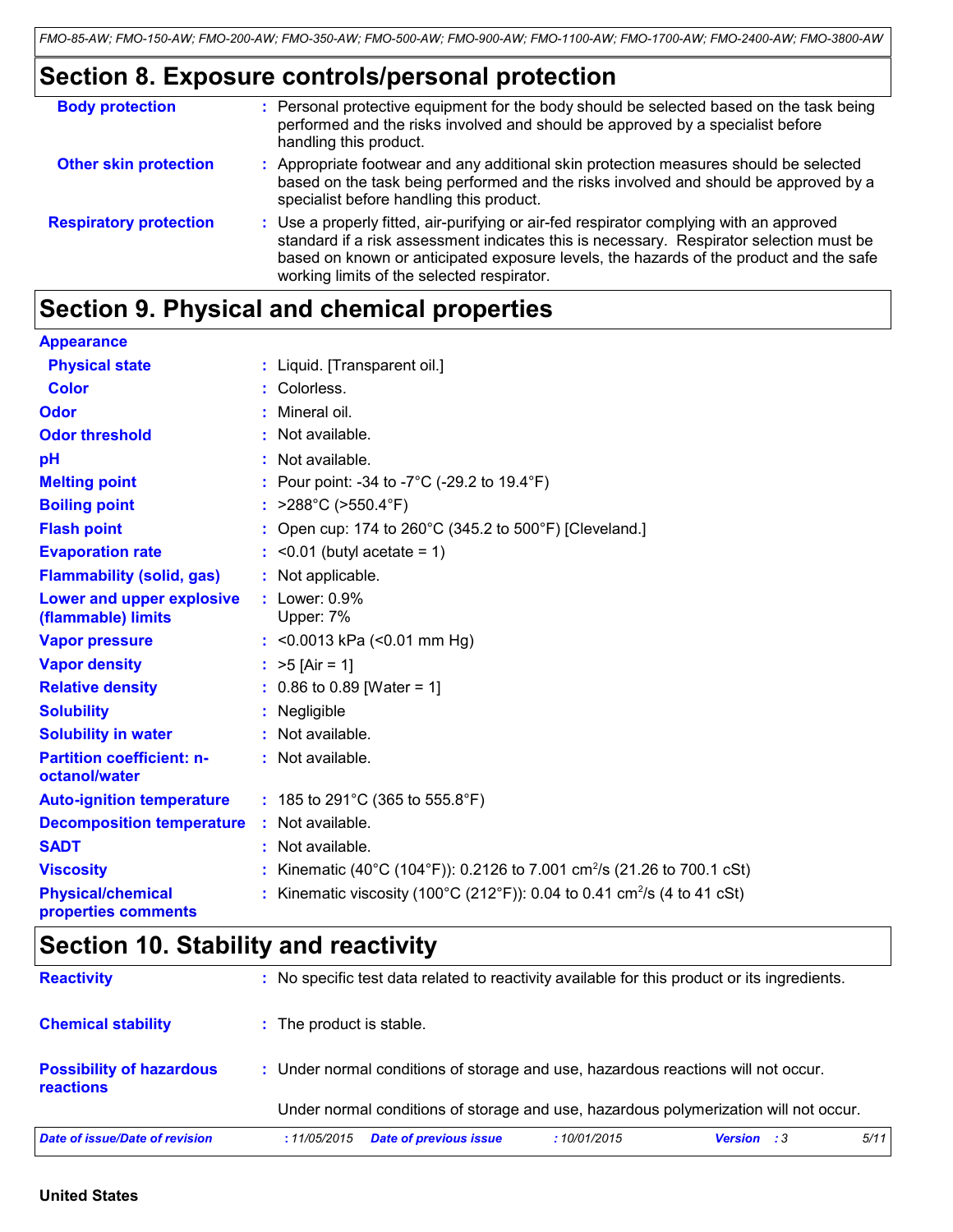### **Section 10. Stability and reactivity**

| <b>Section 11. Toxicological information</b>                                                                                                            |                                                                                                               |  |  |
|---------------------------------------------------------------------------------------------------------------------------------------------------------|---------------------------------------------------------------------------------------------------------------|--|--|
| <b>Hazardous decomposition</b><br>: Under normal conditions of storage and use, hazardous decomposition products should<br>not be produced.<br>products |                                                                                                               |  |  |
| <b>Incompatible materials</b>                                                                                                                           | Reactive or incompatible with the following materials: oxidizing materials, acids and<br>alkalis.<br>Chlorine |  |  |
| <b>Conditions to avoid</b>                                                                                                                              | : Keep away from heat, sparks and flame. Keep away from all sources of ignition.                              |  |  |

### **Information on toxicological effects**

#### **Acute toxicity**

| <b>Product/ingredient name</b>                           | Result | <b>Species</b> | <b>Dose</b> | <b>Exposure</b> |
|----------------------------------------------------------|--------|----------------|-------------|-----------------|
| $ \overline{W}$ hite mineral oil (petroleum)   LD50 Oral |        | Rat            | >5000 mg/kg |                 |

#### **Irritation/Corrosion**

Not available.

#### **Sensitization**

Not available.

#### **Mutagenicity**

| <u>ыишаусный</u>                                          |                                                                            |
|-----------------------------------------------------------|----------------------------------------------------------------------------|
| <b>Conclusion/Summary</b>                                 | : Not available.                                                           |
| <b>Carcinogenicity</b>                                    |                                                                            |
| <b>Conclusion/Summary</b>                                 | : The mineral oils in the product contain $\leq$ 3% DMSO extract (IP 346). |
| <b>Reproductive toxicity</b>                              |                                                                            |
| <b>Conclusion/Summary</b>                                 | : Not available.                                                           |
| <b>Teratogenicity</b>                                     |                                                                            |
| <b>Conclusion/Summary</b>                                 | $:$ Not available.                                                         |
| <b>Specific target organ toxicity (single exposure)</b>   |                                                                            |
| Not available.                                            |                                                                            |
| <b>Specific target organ toxicity (repeated exposure)</b> |                                                                            |
| Not available.                                            |                                                                            |
| <b>Aspiration hazard</b>                                  |                                                                            |
| Not available.                                            |                                                                            |
|                                                           |                                                                            |
|                                                           |                                                                            |
| Information on the likely                                 | $\therefore$ Not available.                                                |
| routes of exposure                                        |                                                                            |
| <b>Potential acute health effects</b>                     |                                                                            |
| <b>Eye contact</b>                                        | : Mo known significant effects or critical hazards.                        |
| <b>Inhalation</b>                                         | No known significant effects or critical hazards.                          |
| <b>Skin contact</b>                                       | No known significant effects or critical hazards.                          |
| <b>Ingestion</b>                                          | No known significant effects or critical hazards.                          |
|                                                           |                                                                            |

#### **Symptoms related to the physical, chemical and toxicological characteristics**

|  | Date of issue/Date of revision |  |  | 10/01/2015 | <b>Version</b> | 6/11 |
|--|--------------------------------|--|--|------------|----------------|------|
|--|--------------------------------|--|--|------------|----------------|------|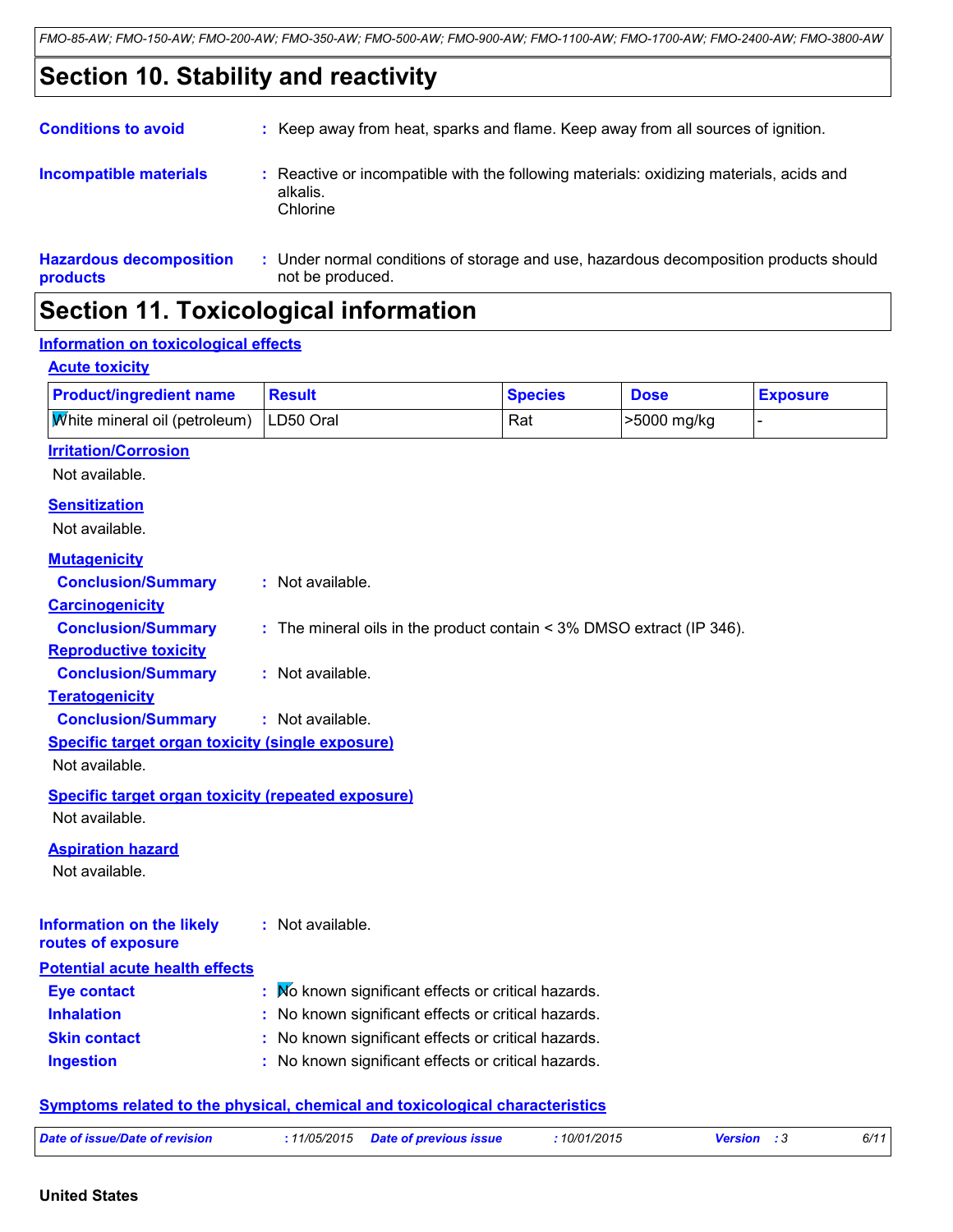#### *FMO-85-AW; FMO-150-AW; FMO-200-AW; FMO-350-AW; FMO-500-AW; FMO-900-AW; FMO-1100-AW; FMO-1700-AW; FMO-2400-AW; FMO-3800-AW*

### **Section 11. Toxicological information**

| <b>Eye contact</b>  | $\mathbf{N}$ Mo specific data. |
|---------------------|--------------------------------|
| <b>Inhalation</b>   | : No specific data.            |
| <b>Skin contact</b> | : No specific data.            |
| <b>Ingestion</b>    | : No specific data.            |

#### **Delayed and immediate effects and also chronic effects from short and long term exposure**

| <b>Short term exposure</b>              |                    |
|-----------------------------------------|--------------------|
| <b>Potential immediate</b><br>effects   | : Not available.   |
| <b>Potential delayed effects</b>        | $:$ Not available. |
| Long term exposure                      |                    |
| <b>Potential immediate</b><br>effects   | $:$ Not available. |
| <b>Potential delayed effects</b>        | : Not available.   |
| <b>Potential chronic health effects</b> |                    |
| Not available.                          |                    |

| <b>General</b>               | : No known significant effects or critical hazards. |
|------------------------------|-----------------------------------------------------|
| <b>Carcinogenicity</b>       | : No known significant effects or critical hazards. |
| <b>Mutagenicity</b>          | : No known significant effects or critical hazards. |
| <b>Teratogenicity</b>        | : No known significant effects or critical hazards. |
| <b>Developmental effects</b> | : No known significant effects or critical hazards. |
| <b>Fertility effects</b>     | : No known significant effects or critical hazards. |

#### **Numerical measures of toxicity**

#### **Acute toxicity estimates**

Not available.

### **Section 12. Ecological information**

#### **Toxicity**

Not available.

#### **Persistence and degradability**

Not available.

#### **Bioaccumulative potential**

| <b>Product/ingredient name</b>                   | <b>LogP</b> <sub>ow</sub> | <b>BCF</b> | <b>Potential</b> |
|--------------------------------------------------|---------------------------|------------|------------------|
| $ \mathbf{W}$ hite mineral oil (petroleum)   > 6 |                           |            | high             |

#### **Mobility in soil**

| <b>Soil/water partition</b> |  |
|-----------------------------|--|
| <b>coefficient (Koc)</b>    |  |

**:** Not available.

*Date of issue/Date of revision* **:** *11/05/2015 Date of previous issue : 10/01/2015 Version : 3 7/11*

#### **United States**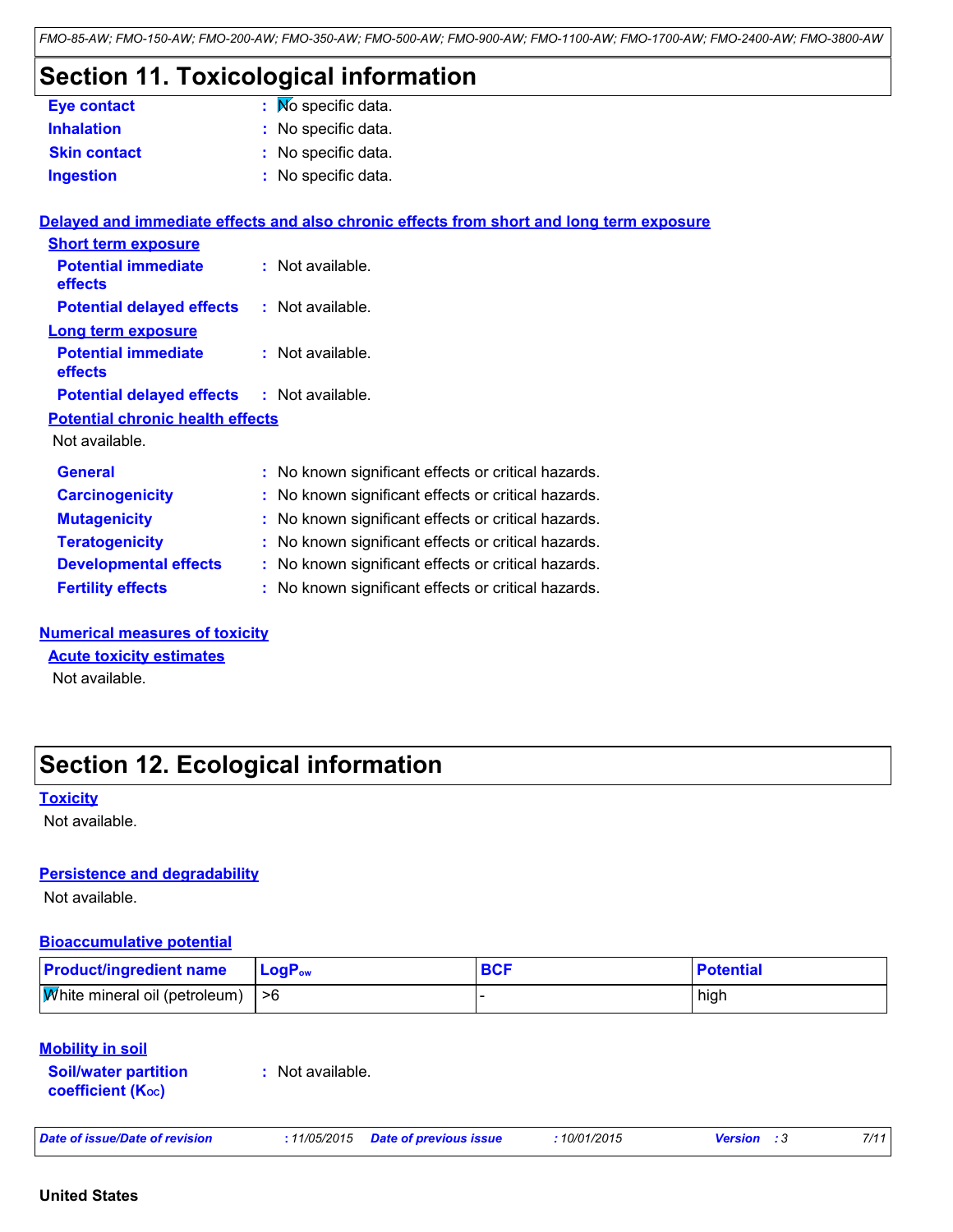### **Section 12. Ecological information**

**Other adverse effects** : No known significant effects or critical hazards.

### **Section 13. Disposal considerations**

The generation of waste should be avoided or minimized wherever possible. Disposal of this product, solutions and any by-products should at all times comply with the requirements of environmental protection and waste disposal legislation and any regional local authority requirements. Dispose of surplus and non-recyclable products via a licensed waste disposal contractor. Waste should not be disposed of untreated to the sewer unless fully compliant with the requirements of all authorities with jurisdiction. Waste packaging should be recycled. Incineration or landfill should only be considered when recycling is not feasible. This material and its container must be disposed of in a safe way. Empty containers or liners may retain some product residues. Avoid dispersal of spilled material and runoff and contact with soil, waterways, drains and sewers. **Disposal methods :**

### **Section 14. Transport information**

|                                      | <b>DOT Classification</b> | <b>IMDG</b>              | <b>IATA</b>              |
|--------------------------------------|---------------------------|--------------------------|--------------------------|
| <b>UN number</b>                     | Not regulated.            | Not regulated.           | Not regulated.           |
| <b>UN proper</b><br>shipping name    | $\overline{\phantom{a}}$  |                          |                          |
| <b>Transport</b><br>hazard class(es) |                           |                          |                          |
| <b>Packing group</b>                 | $\blacksquare$            | $\overline{\phantom{a}}$ | $\overline{\phantom{a}}$ |
| <b>Environmental</b><br>hazards      | No.                       | No.                      | No.                      |
| <b>Additional</b><br>information     | -                         | -                        |                          |

**Special precautions for user** : Transport within user's premises: always transport in closed containers that are upright and secure. Ensure that persons transporting the product know what to do in the event of an accident or spillage.

**Transport in bulk according :** Not available. **to Annex II of MARPOL 73/78 and the IBC Code**

### **Section 15. Regulatory information**

| <b>U.S. Federal regulations</b>                                                   | $: TSCA 8(a) PAIR:$ naphthalene                                           |
|-----------------------------------------------------------------------------------|---------------------------------------------------------------------------|
|                                                                                   | United States inventory (TSCA 8b): All components are listed or exempted. |
|                                                                                   | Clean Water Act (CWA) 307: naphthalene                                    |
|                                                                                   | Clean Water Act (CWA) 311: naphthalene                                    |
| <b>Clean Air Act Section 112</b><br>(b) Hazardous Air<br><b>Pollutants (HAPS)</b> | Not listed                                                                |

*Date of issue/Date of revision* **:** *11/05/2015 Date of previous issue : 10/01/2015 Version : 3 8/11*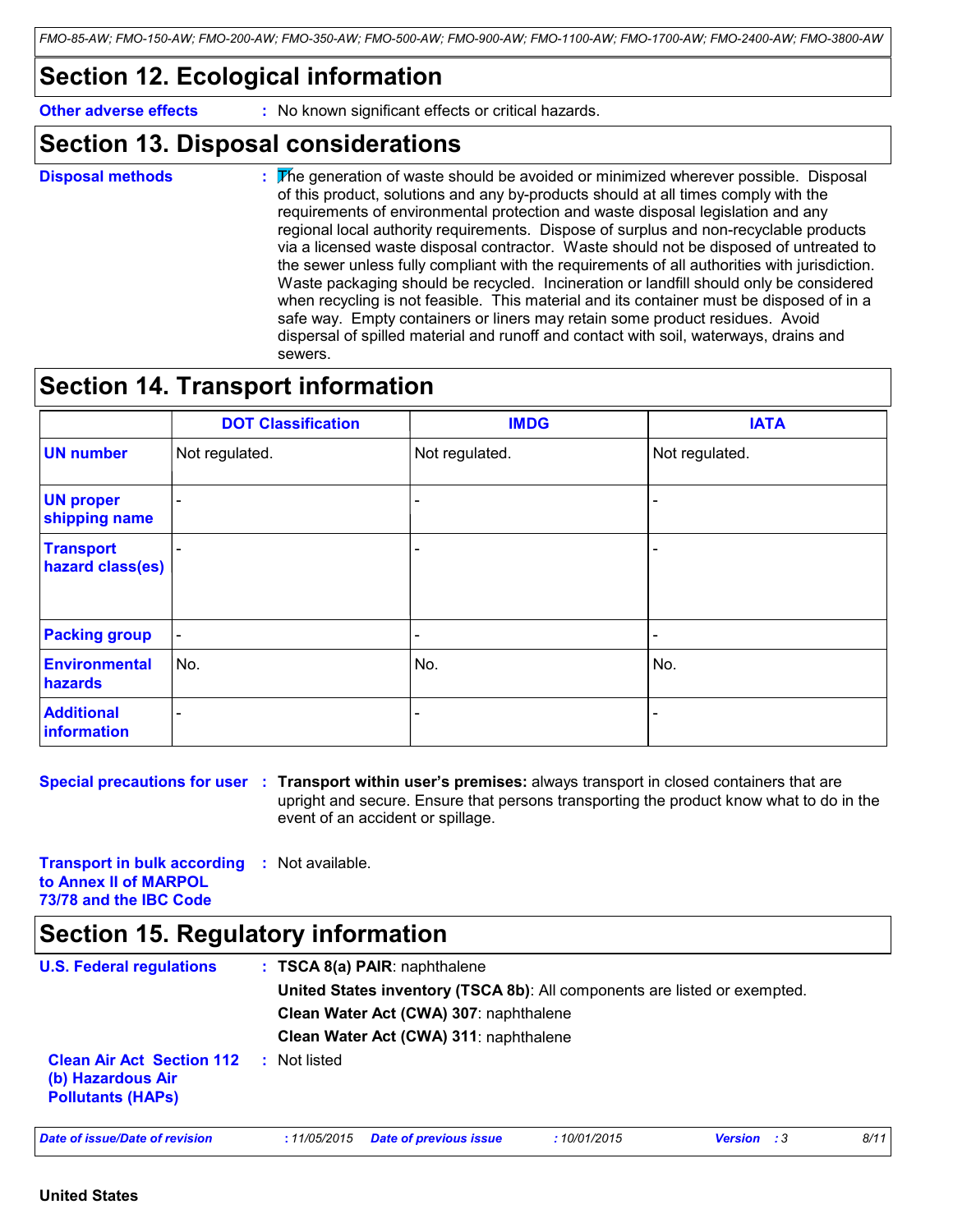### **Section 15. Regulatory information**

| <b>Clean Air Act Section 602</b><br><b>Class I Substances</b>  | : Not listed |
|----------------------------------------------------------------|--------------|
| <b>Clean Air Act Section 602</b><br><b>Class II Substances</b> | : Not listed |
| <b>DEA List I Chemicals</b><br>(Precursor Chemicals)           | : Not listed |
| <b>DEA List II Chemicals</b><br><b>(Essential Chemicals)</b>   | : Not listed |

#### **SARA 302/304**

#### **Composition/information on ingredients**

No products were found.

**SARA 304 RQ :** Not applicable.

#### **SARA 311/312**

**Classification :** Mot applicable.

#### **Composition/information on ingredients**

| <b>Name</b>                          | $\frac{9}{6}$ | <b>Fire</b> | <b>Sudden</b><br>hazard release of<br><b>pressure</b> | <b>Reactive</b> | Immediate<br>(acute)<br>health<br>hazard | <b>Delayed</b><br>(chronic)<br>health<br>hazard |
|--------------------------------------|---------------|-------------|-------------------------------------------------------|-----------------|------------------------------------------|-------------------------------------------------|
| <b>White mineral oil (petroleum)</b> | ≥90           | No.         | No.                                                   | No.             | Yes.                                     | No.                                             |

#### **SARA 313**

Not applicable.

#### **State regulations**

#### **Massachusetts :**

: None of the components are listed.

- 
- **New York :** None of the components are listed.
- 
- 
- **New Jersey :** The following components are listed: OIL MIST, MINERAL, MINERAL OIL (HIGHLY REFINED)
- 
- **Pennsylvania :** None of the components are listed.

#### **California Prop. 65**

**WARNING:** This product contains less than 0.1% of a chemical known to the State of California to cause cancer. None of the components are listed.

| <b>Ingredient name</b> | <b>Cancer</b> | <b>Reproductive</b> | No significant risk<br><b>level</b> | <b>Maximum</b><br>acceptable dosage<br><b>level</b> |
|------------------------|---------------|---------------------|-------------------------------------|-----------------------------------------------------|
| <b>A</b> aphthalene    | Yes.          | No.                 | Yes.                                | No.                                                 |

**Chemical Weapon Convention List Schedules I, II & III Chemicals**

Not listed.

#### **Montreal Protocol (Annexes A, B, C, E)**

Not listed.

#### **Stockholm Convention on Persistent Organic Pollutants**

Not listed.

#### **Rotterdam Convention on Prior Inform Consent (PIC)**

Not listed.

|  | Date of issue/Date of revision |  |
|--|--------------------------------|--|
|--|--------------------------------|--|

*Date of issue/Date of revision* **:** *11/05/2015 Date of previous issue : 10/01/2015 Version : 3 9/11*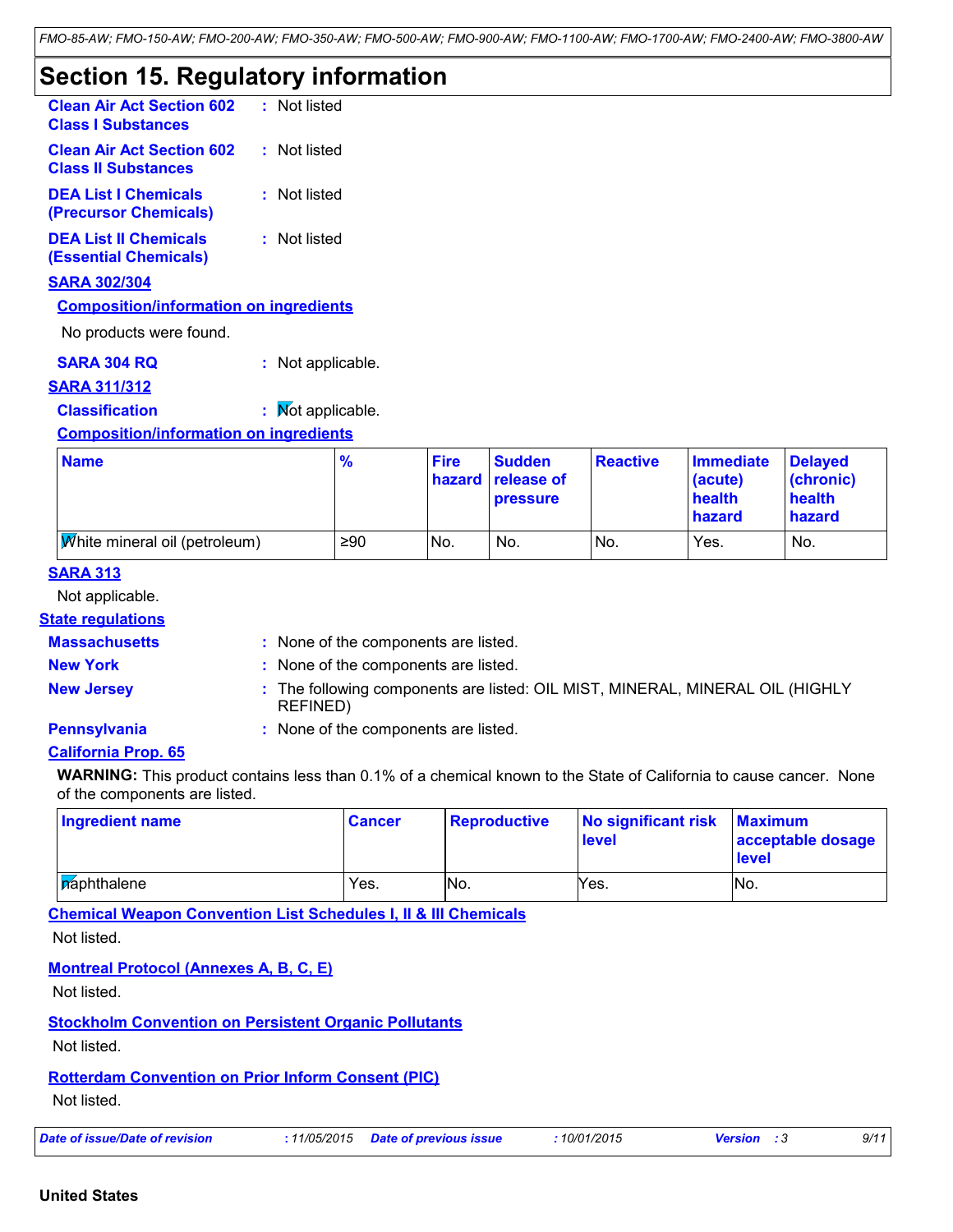*FMO-85-AW; FMO-150-AW; FMO-200-AW; FMO-350-AW; FMO-500-AW; FMO-900-AW; FMO-1100-AW; FMO-1700-AW; FMO-2400-AW; FMO-3800-AW*

### **Section 15. Regulatory information**

**UNECE Aarhus Protocol on POPs and Heavy Metals** Not listed.

### **Section 16. Other information**

**Hazardous Material Information System (U.S.A.)**



**Caution: HMIS® ratings are based on a 0-4 rating scale, with 0 representing minimal hazards or risks, and 4 representing significant hazards or risks Although HMIS® ratings are not required on SDSs under 29 CFR 1910. 1200, the preparer may choose to provide them. HMIS® ratings are to be used with a fully implemented HMIS® program. HMIS® is a registered mark of the National Paint & Coatings Association (NPCA). HMIS® materials may be purchased exclusively from J. J. Keller (800) 327-6868.**

**The customer is responsible for determining the PPE code for this material.**

#### **National Fire Protection Association (U.S.A.)**



**Reprinted with permission from NFPA 704-2001, Identification of the Hazards of Materials for Emergency Response Copyright ©1997, National Fire Protection Association, Quincy, MA 02269. This reprinted material is not the complete and official position of the National Fire Protection Association, on the referenced subject which is represented only by the standard in its entirety.**

**Copyright ©2001, National Fire Protection Association, Quincy, MA 02269. This warning system is intended to be interpreted and applied only by properly trained individuals to identify fire, health and reactivity hazards of chemicals. The user is referred to certain limited number of chemicals with recommended classifications in NFPA 49 and NFPA 325, which would be used as a guideline only. Whether the chemicals are classified by NFPA or not, anyone using the 704 systems to classify chemicals does so at their own risk.**

#### **Procedure used to derive the classification**

| <b>Classification</b>                 |                                       | <b>Justification</b>                                                                                                                                                                                                                                                                                                                                                                                                                                                       |                    |       |  |  |
|---------------------------------------|---------------------------------------|----------------------------------------------------------------------------------------------------------------------------------------------------------------------------------------------------------------------------------------------------------------------------------------------------------------------------------------------------------------------------------------------------------------------------------------------------------------------------|--------------------|-------|--|--|
| <b>Not classified.</b>                |                                       |                                                                                                                                                                                                                                                                                                                                                                                                                                                                            |                    |       |  |  |
| <u>History</u>                        |                                       |                                                                                                                                                                                                                                                                                                                                                                                                                                                                            |                    |       |  |  |
| Date of issue/Date of<br>revision     | : 11/05/2015                          |                                                                                                                                                                                                                                                                                                                                                                                                                                                                            |                    |       |  |  |
| Date of previous issue                | : 10/01/2015                          |                                                                                                                                                                                                                                                                                                                                                                                                                                                                            |                    |       |  |  |
| <b>Version</b>                        | $\colon$ 3                            |                                                                                                                                                                                                                                                                                                                                                                                                                                                                            |                    |       |  |  |
| <b>Prepared by</b>                    | $:$ IHS                               |                                                                                                                                                                                                                                                                                                                                                                                                                                                                            |                    |       |  |  |
| <b>Key to abbreviations</b>           |                                       | $\therefore$ ATE = Acute Toxicity Estimate<br><b>BCF</b> = Bioconcentration Factor<br>GHS = Globally Harmonized System of Classification and Labelling of Chemicals<br>IATA = International Air Transport Association<br>IBC = Intermediate Bulk Container<br><b>IMDG = International Maritime Dangerous Goods</b><br>LogPow = logarithm of the octanol/water partition coefficient<br>MARPOL 73/78 = International Convention for the Prevention of Pollution From Ships, |                    |       |  |  |
| <b>Date of issue/Date of revision</b> | :11/05/2015<br>Date of previous issue | : 10/01/2015                                                                                                                                                                                                                                                                                                                                                                                                                                                               | <b>Version</b> : 3 | 10/11 |  |  |